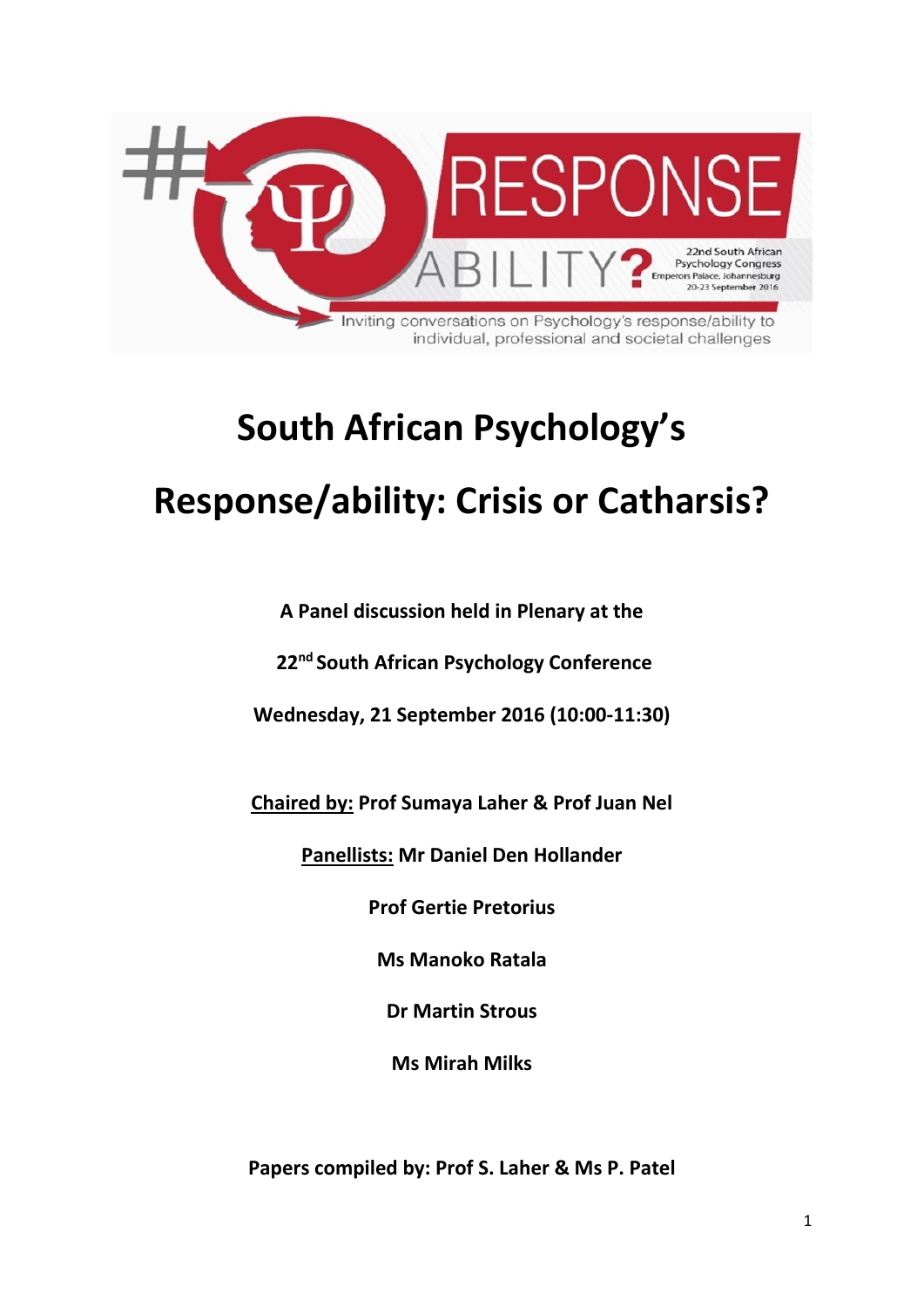## Table of Contents

| 3. The Call to Act and Respond: South African Psychology's Response/ability: |  |
|------------------------------------------------------------------------------|--|
|                                                                              |  |
|                                                                              |  |
|                                                                              |  |
|                                                                              |  |
|                                                                              |  |
|                                                                              |  |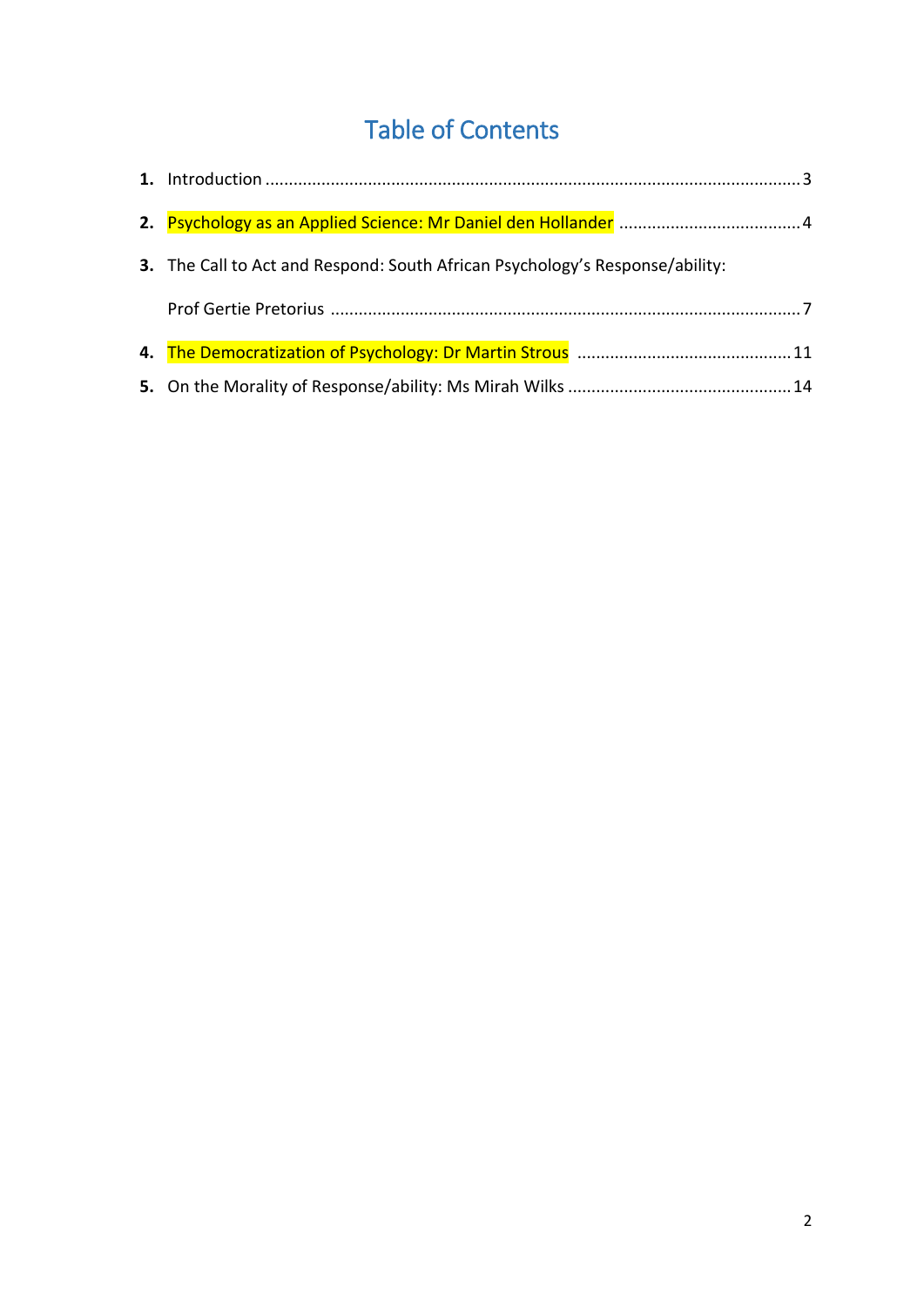## **1. Introduction**

The discipline of Psychology in South Africa is experiencing a period of significant stress defined largely by how the identity and role of the Psychology professional is constructed. As a profession that focuses on individual and societal wellbeing, Psychology professionals have a response/ability to inform research, policy and practice for the betterment of all in society. This compels Psychology to engage with the transformation to a more socially relevant discipline in training and practice. Yet Psychology professionals in South Africa are challenged by issues of Scope of Practice wherein the emphasis is on differentiating the roles of professionals, rather than focusing on the core responsibilities of all Psychology professionals as outlined in the Scope of the Profession, including ethical practice and responsiveness to societal issues. This begs the question as to what the response/abilities of the Psychology profession and professionals are and should be.

**DED How can Psychology construct its identity so that the discipline has the** ability to respond to its' own and society's issues?

**IIII** we choose to continue as separate Psychology organisations and categories, are we optimising our response/abilities to the profession?

**DEBAre we preventing the evolution of the discipline by maintaining a status** quo based on rigid boundaries?

**DRAre we adequately responding to societal needs?** 

Can we use this time not as a crisis but rather as a catharsis – a point of new beginnings and a redefining of the discipline to become more socially relevant? Panel members will respond to these questions in their capacities as

representatives of various organisations within Psychology as well as representatives of particular categories of Psychology professionals.

The panel discussion focused on strategies moving forward that unite the discipline whilst still representing diversity across various organisations and registration categories. The papers contained in this compilation were submitted by four of the panelists.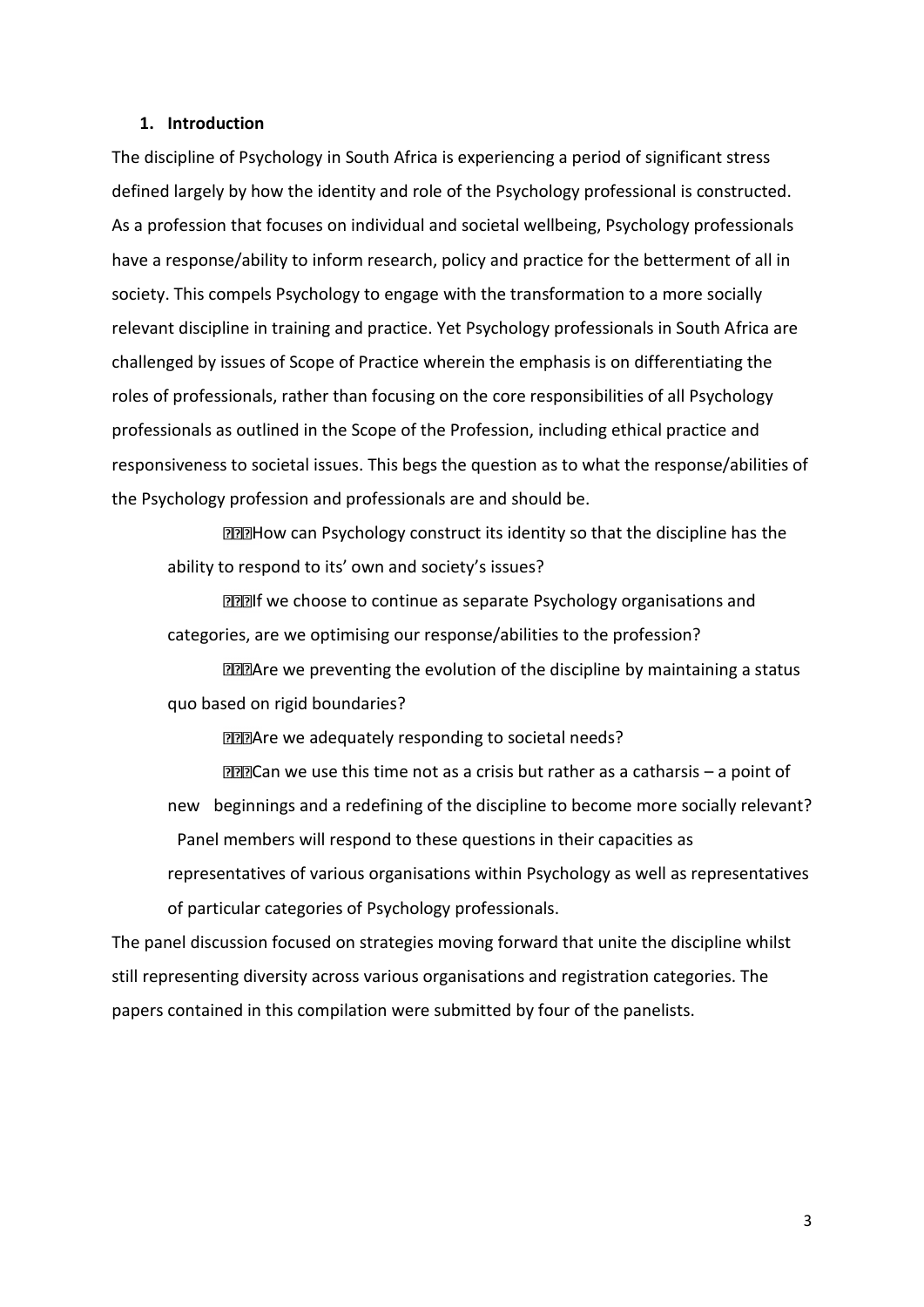## **2. Psychology as an Applied Science: Mr Daniel den Hollander**

When you prepare a panel discussion and you are briefed that you have five minutes in order to propose strategies for unifying Psychology, two things become clear: firstly, that more time is needed to adequately address the difficulties that Psychology is currently faced with, and secondly, how complex these difficulties are. I would like to focus on these complexities.

There is a perpetual wind of change within our South African social landscape, and the question is not whether Psychology must meet these changes, but how. Psychology is an Applied Science. Due to its remarkable ability of being pragmatic and relevant at addressing societal needs, it has been applicable in an array of different contexts [Industry, Education, Health, and Community] to suffice a tapestry of roles (assessment, activism, psychotherapy, research, professional training, and consultancy). And our different scopes, roles and contexts portray the diversity within our focus: the functionality of the human being.

For example, I am a clinical psychologist who diagnoses and treats psychopathology. And I am an employee in Public Service, working within the context of West End Specialised Hospital, Kimberley. I made the decision to work in Public Health in order to professionally address the negligible provision of psychological services in the public sector (and I quote de Kock, 2016 here), the sector that caters in excess of 70 percent of the population of South Africa. And I fulfil different roles within that capacity: psychotherapist, supervisor, educator and advocate of psychological processes within a specialised mental health hospital.

But being an applied science is where the complexity comes in. When we state that Psychology is an applied science, we mean that it is both a Science & an Institution. The second that Psychology became an institution then other factors (then Science persay) came into play: Legality, Ethics, and Commerce. Diversity works within science because it reflects the necessary facilitation of the complex nature of the human being. Therefore, Psychology as a Science needs diversity. However, within an institution diversity can fragment the group, causing the group to lose cohesion. An institution needs a closed system, legislation creates conformity which in turn creates better regulation and control. Psychology is too diverse a field to expect a psychology professional to be an expert in everything. Therefore, Psychology needs to be specialised (as is the case with other fields of applied science).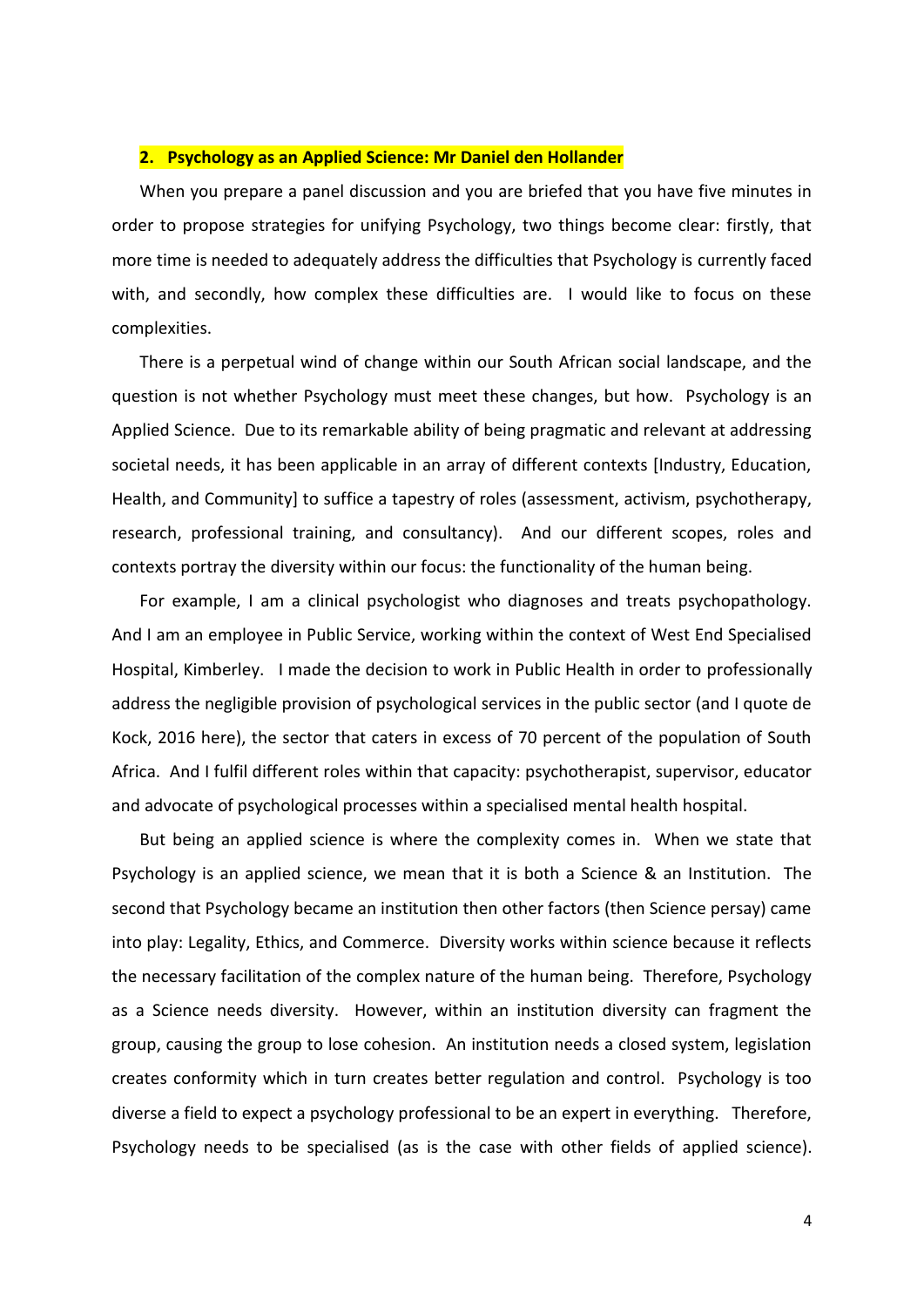Otherwise it is in danger of becoming too-encompassing, as the saying goes, "jack of all trades, master of none".

When diversity exists within an applied science that battles to differentiate itself as independent from other applied sciences (like Psychiatry), then diversity can be interpreted as unsettling and divisive. This is because the differing subgroups will compete to become the dominant group (as is well illustrated with the social attribution theory). Because psychologists react in exactly the same way as any other group of human beings, all other groups are perceived as competition, and an important cognitive shift occurs whereby diversity is perceived as division: in competition with each other, the outgroup versus the ingroup. When consensus cannot be reached, you will notice that other legitimators come into play, for instance legislation, mass consensus, economics, and charisma.

Lyotard, in the Post Modern Condition warned that you cannot assume that your statement is valid because you win the crowd vote, or because it is legislated as such, nor can you use an ethical argument, in a legal proceeding, in order to resolve an economic problem. If you do, you are being dishonest and reinforcing it through power. You are dishonest because you are blinded by your own biases. Bias is inevitable. But the resolve to bias is critical reflection. To be objective is to be aware of your own subjectivity, or if you like, your own countertransference. However, when we feel that we are in opposition to each other, our defensiveness creates tension which further blinds us of our own biases. Opposition is reinforced when diversity is intensified by perceived limited resources (e.g financial), and these resources are limited by outside agencies.

You ask, crisis or catharsis? We can only use this time as catharsis if we keep one ear turned inwards whilst we create spaces in which we can soberly listen to each other. There are very little opportunities for members of the different categories of psychologists to sit down and debate. Already from training level, psychology students are divided into different faculties with little contact with each other. Without unified spaces for critical engagement how do we expect to magically have a unified approach when dealing with outside agents such as economics, legislators, and education systems? We have a responsibility to address our own biases through critically engaging with ourselves and with each other; if we don't then we create sites of complexities with each other, which will hamper unification within Psychology. We are a lion posing as a cat. If we allow ourselves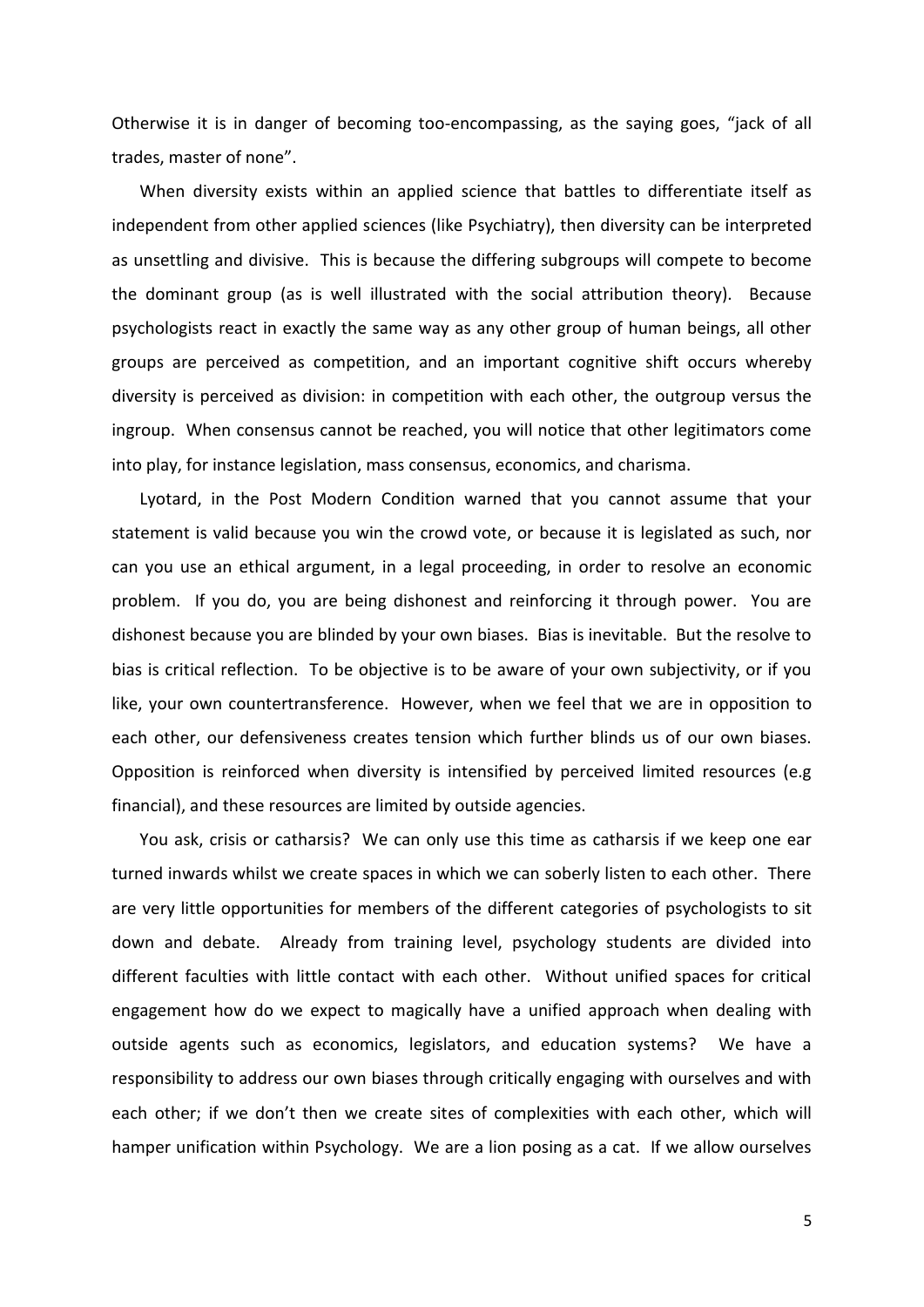to be divided, due to the sites of complexities that exist, then we will limit our ability to be relevant within the communities that we serve.

(Addressing the point about Marakane)

When we ask ourselves: "what should our response and role have been about the horror of Marakane", any response we would have given would have been too late. Marakane is proof that Psychology services (which include research, intervention, and activism) are not in place. We are process-focused. We need to work long term because we intervene with causality. This is where sustainable change can occur for both the individual and the community. But we are not only process-focused, we are also human-focused. We work with human systems, both on the intrapersonal and interpersonal levels. We are the guardians of that focus. Because when Psychology is ignored, Ubuntu and the human spirit is also ignored.



Mr Daniel Den Hollander

Daniel den Hollander is a Clinical Psychologist in the Department of Psychology at West End Specialised Hospital in Kimberley, Northern Cape. He is an active member of PsySSA, whereby he serves on the Executive Committee of the Psychology in Public Service Division (PiPS), and as member of the South African Society for Clinical Psychology Division (SASCP). He is a member of the Clinical Psychology Forum (CPF). His research and clinical interests are in the areas of epistemology, critical psychology, and trauma work. He has presented at several conferences, specifically examining the relationship between Science and Practice in Psychology.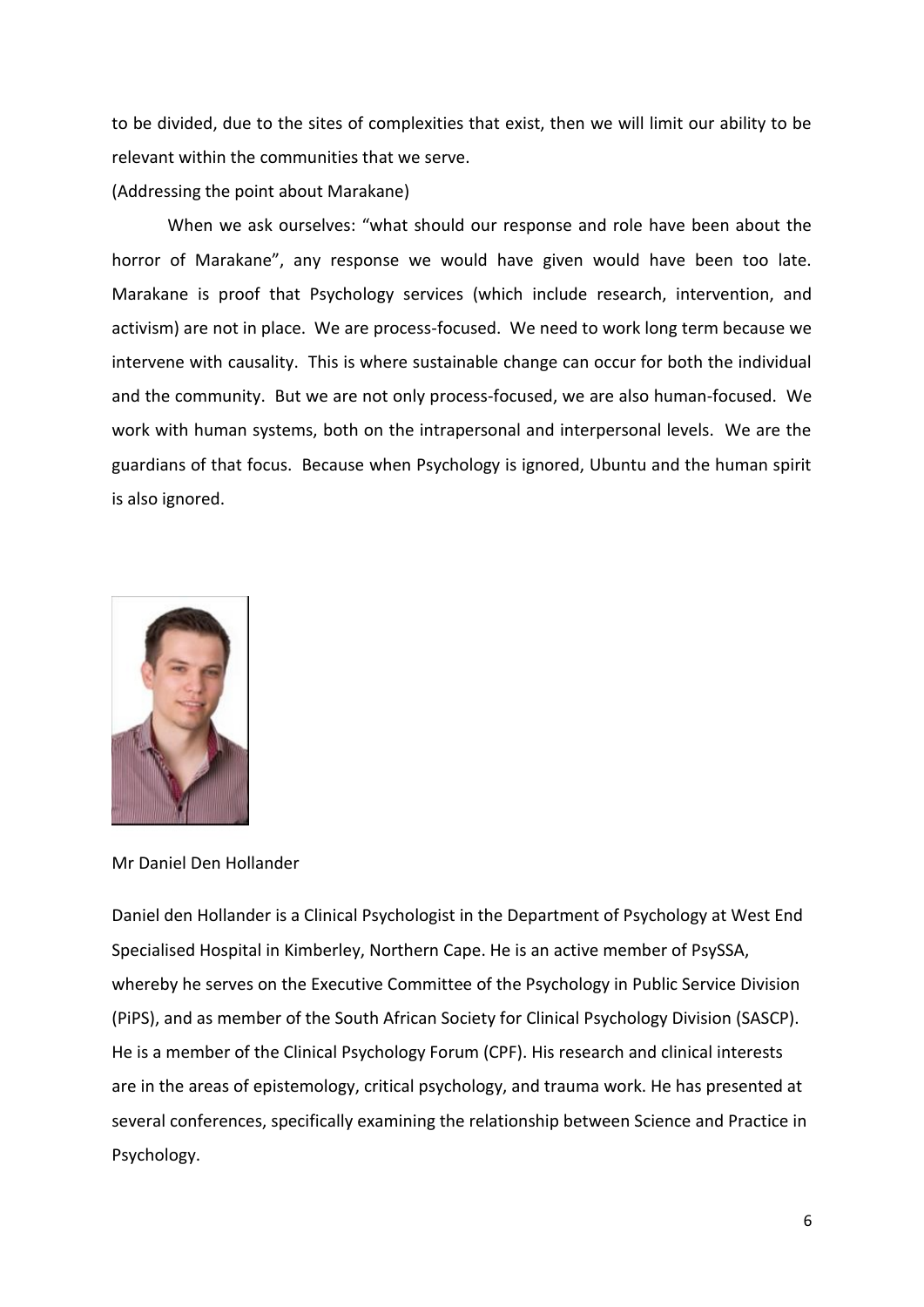## 3. **The Call to Act and Respond: South African Psychology's Response/ability: Professor Gertie Pretorius**

Conceptualisation of the roles and responsibilities of Psychology in the current landscape of South Africa must be embedded in the aftermath of the history and legacy of apartheid. As a country we are still reeling from the discriminatory practices that marginalised and dehumanised most of the South African population. This is evident from the current macro context of continued inequality that manifests in macro and micro environmental poverty, crime, violence and unemployment. In this context where the largest part of the population does not have access to psychological services or do not have medical aid, **Psychology is called upon to act and respond**.

One of the first levels of response is the responsibility to analyse **the identity of Psychologists** and the relevance of that identity in the current South African context. Identity is both constructed and attributed. As professionals we choose to become Psychologists and when we apply to be accepted in an accredited training programme, in the relevant Faculty in Institutions, we choose the category in which we want to be trained. By exercising these career choices we also choose a career path and a professional identity. When asking how Psychology can construct its identity, we need to first answer the question, how are we different from other helping professions? Psychology must ask the question, what makes us different from medical doctors, psychiatrists, religious leaders, coaches, social workers, guidance teachers and nurses? The next question in constructing an identity is who are we here to serve? This brings us to the wide array of contexts in which we have to function, including health, labour, education, justice correctional services, and community and private contexts. If all Psychologists do the same thing, namely therapy for individuals how will we ever respond to the need of all and make psychological services accessible to all?

The Profession has a **responsibility** to shift its paradigm from a westernised, colonialized and capitalist one which continue the inequality by providing services to those with medical aids and those with the means to afford individualised services, to a paradigm where psychological services are accessible to all. In order to do this, Psychology will have to transform itself by ridding it from **the erroneous discourses that form the basis of the elitist and exclusive role** it has played until now.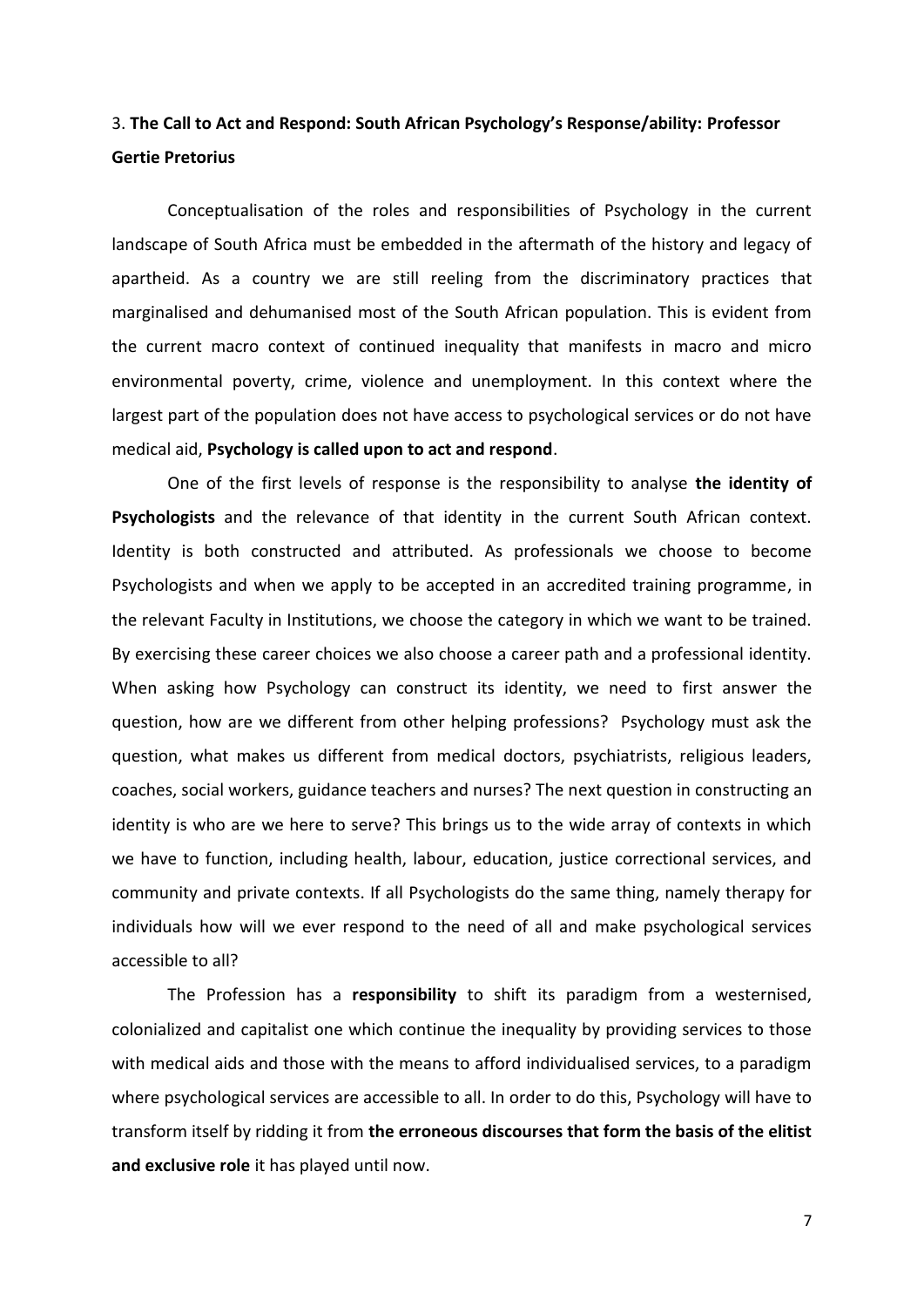One of these erroneous discourses is that the Profession of Psychology is organised in a hierarchy with "Clinical Psychology" at the pinnacle of the hierarchy followed by "Counselling Psychology", "Educational Psychology" and "Industrial Psychology" while "Registered Counsellors" and "Psychometrists" find themselves at the bottom of this hierarchy. This discourse has to be substituted with a conceptualisation of the Profession as parallel where each category is vital because it serves a different purpose and fulfil a different role in response to the psycho-social needs of South Africa. It is the responsibility of Psychology to act in various contexts and to deliver a variety of services to all South Africans. This is possible by making psychological services accessible to people where they are, be it in learning settings, work settings, hospital settings, community settings or settings of justice and rehabilitation or private settings.

Another one of these erroneous discourses, and underpinning the erroneous perception of a hierarchy in South African Psychology, is the one believing that Psychology equals therapy and that the only role we, as Psychologists, Registered Counsellors and Psychometrists have is a curative one. The use of a medical discourse and of diagnostic categories to afford psychological services, underpins a pathological and economic paradigm which does not leave room for the psycho-social issues that Psychology has to respond to. These include issues like abuse, domestic violence and trauma, hate crimes, bullying and cyber-bullying, traumatic sexualisation and teenage pregnancies, gangsterism, substance abuse, HIV and the inequalities which continue to create learning barriers in children, adolescents and adults. The current paradigm of "mental health and pathology" and the way that services are delivered in practice by "therapeutic" interventions on an individual, one-on-one basis by using diagnostic criteria renders Psychology impotent to address these problems. In order to holistically respond Psychology will have to shift its focus from curative work to preventative and developmental work on a community and institutional level. In order to achieve this we need to change the models that Psychology use when Psychologists are elected and trained. Rather than limiting training to Psychotherapeutic and diagnostic models, student Psychologists have to be trained in preventative and developmental models and modes of delivery that include larger groups and communities.

I argue that we need to shift our paradigm to include a variety of interventions, varying the purpose of our interventions as well as the methods we use to intervene. In the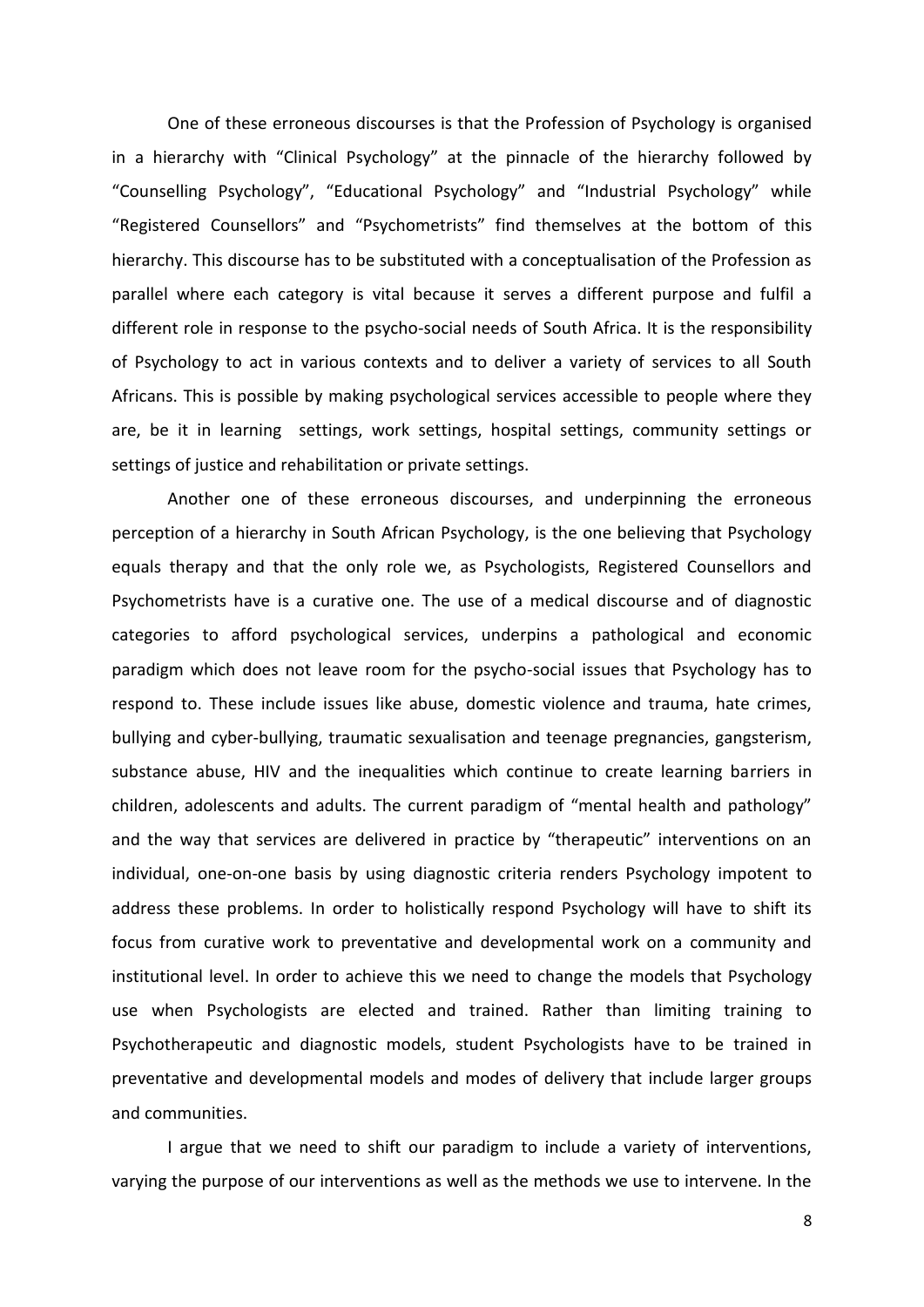eighties, already, some scholars like Ivey and Simek-Downing proposed alternative ways to practice. An adaptation of their model of intervention brings us to a plethora of psychological interventions ranging from the traditional one-on-one therapeutic services that is delivered directly to individuals or families for curative purposes to interventions with preventative and developmental purposes delivered by utilising social media to institutions and communities. Conceptualising the Profession by using the Cube [below], as adapted from Ivey and Simek-Downing's model, the vast possibilities open to Professional Psychology becomes apparent as well as the variety of alternative ways to practice Psychology in the South African context.

The inclusion of Registered Counsellors as a valid and valuable registration category is part of the response needed to ensure accessible and affordable psychological services to all. Registered Counsellors should be recognised as a powerful workforce that can intervene with program development and implementation on a macro and micro scale in communities and institutions.

In the spirit of decolonialisation and Africanisation, it is the responsibility of Psychology to ensure that relevant research by Research Psychologists focus on the development of theoretical models and psychometric instruments from an emic (insider perspective). Indigenous and localised knowledge systems should be the basis of teaching and training in Psychology.

As we are contemplating our response/ability as South African Psychology, we need to reconceptualise not only the identity of Psychology and the way in which Psychology is practised in South Africa but also the way we select, train and deploy Psychologists, Registered Counsellors and Psychometrists. It is the responsibility of Psychology to respond to the contextual challenges that South Africa poses, at this crucial time in our young democracy, and it is our responsibility to ensure that we are able to respond by transforming into a Profession that can serve South Africa.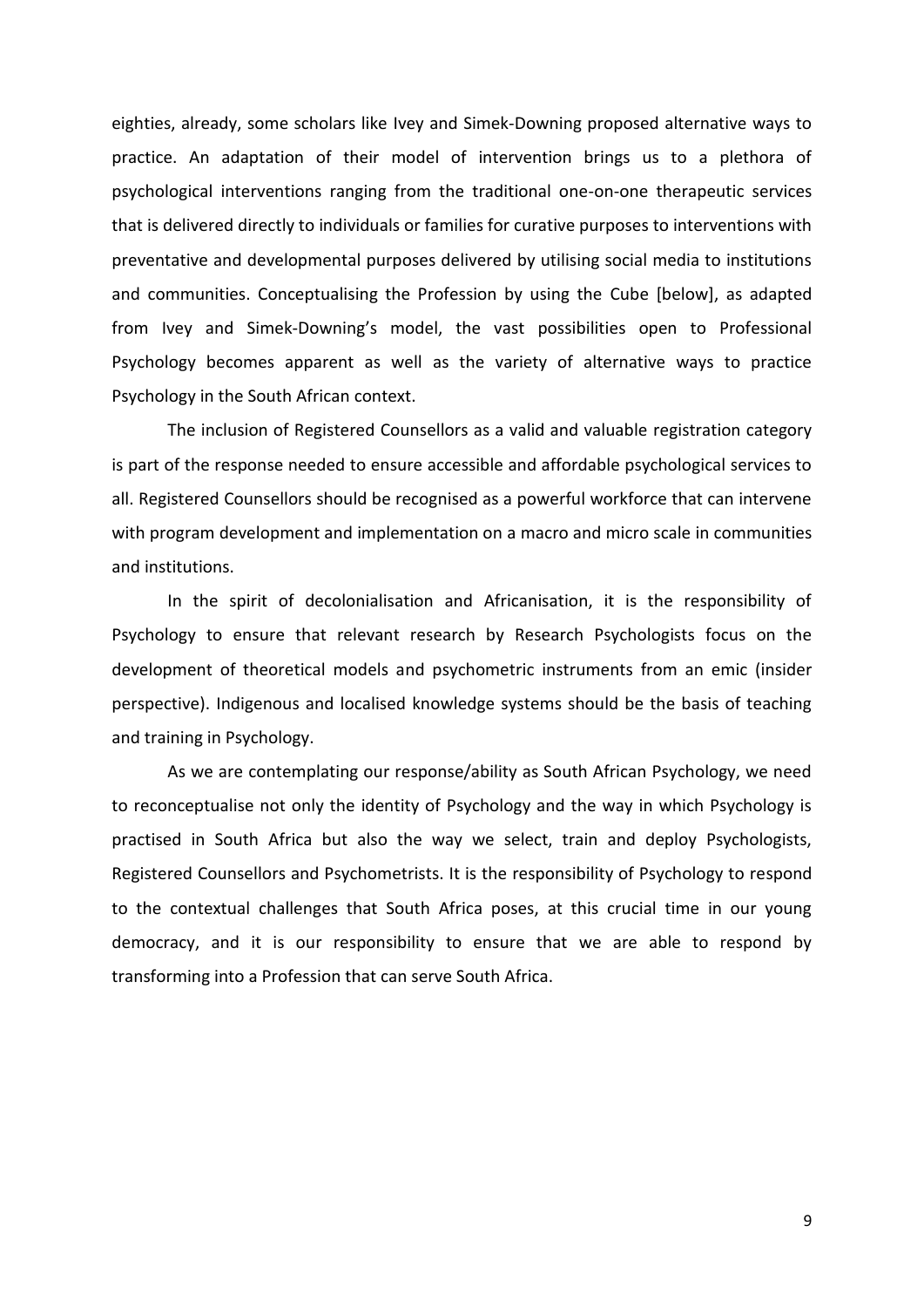



Prof Gertie Pretorius has been registered as a Counselling Psychologist for the past 35 years and as a Research Psychologist for the past seven years. As a Practitioner and Professor of Psychology she has straddled the divide between theory and practice while training countless Psychologists in both the science and the art of Psychology in formal HPCSA accredited programmes. Apart from her professional qualifications as a Psychologist she also holds a Masters' degree in Philosophy, specialising in Ethics which underpins her passion for practising in an ethical way. She is an NRF rated scholar with a prolific publication record. Professor Pretorius is passionate about the role and responsibility of Psychology in the current South African context and has served the Profession, by dedicating twelve years of her life to the HPCSA Professional Board for Psychology, while fulfilling various duties and roles. She has experience and understanding of the regulatory framework within which Psychology should function in the broader South African legislative context.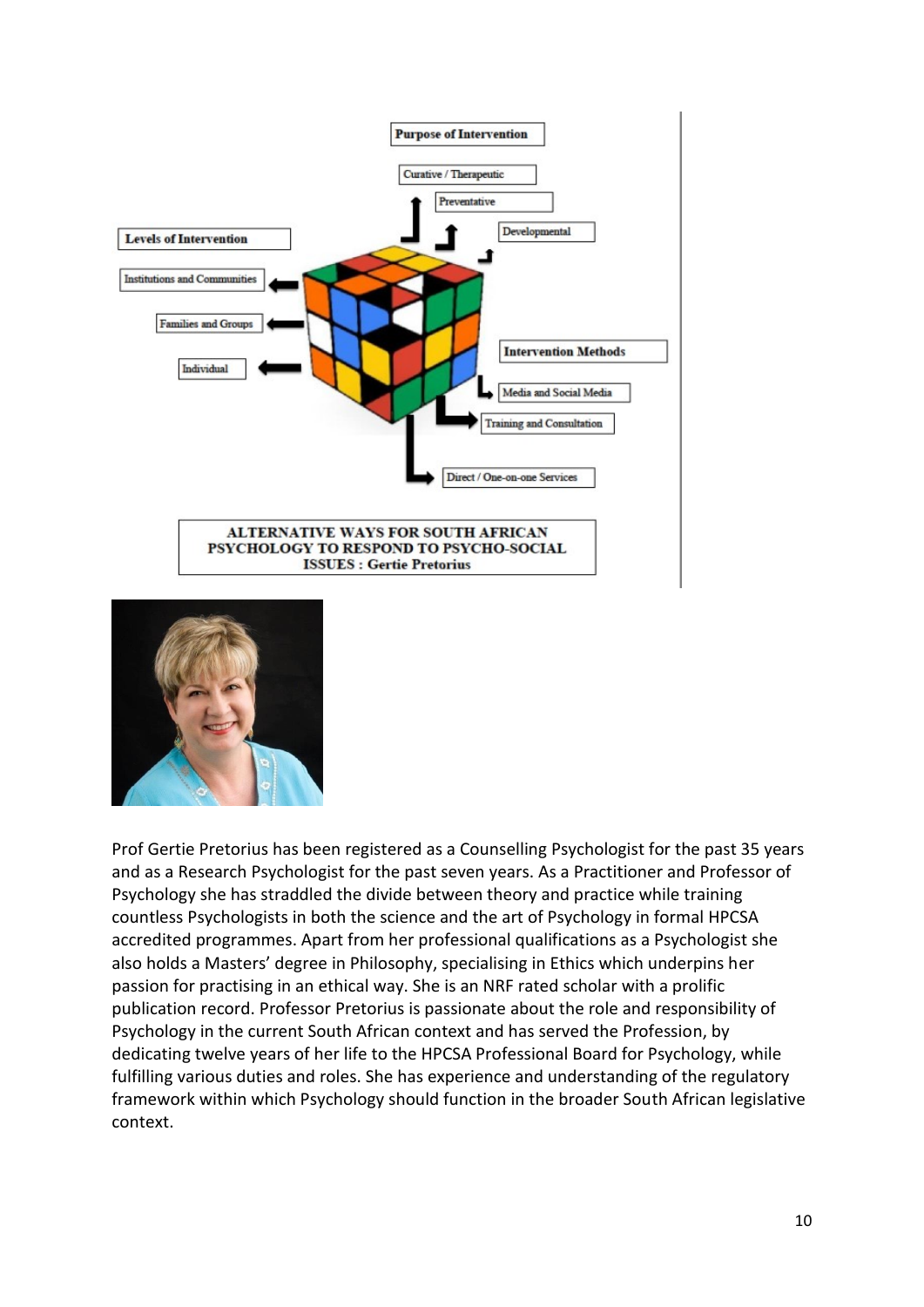## **3. The Democratization of Psychology: Dr Martin Strous**

South Africa and South African Psychology battle to respond to societal needs. This is largely because of the historical effects of apartheid as well as current socio-economic challenges. High rates of unemployment, HIV/AIDS, school drop-outs, violent crime, teen pregnancy, poverty and racism are some of the problems affecting millions of South Africans. We have an immense need for psychological services, but a shortage of psychologists. Psychological services are inadequate for the majority of the population, and the relevance of American and Eurocentric models has also been queried.

The need for transformation is obvious, and educational psychologists - about whom I will speak - are well positioned to contribute toward the country's transformative agenda. However, some believe that Educational Psychology is a doomed profession. Educational psychologists are increasingly hindered by a rigidly interpreted scope of practice, discriminated against by some medical aids and bigoted groups, and inadequately supported by our current, regulatory body and some training institutions.

It is a blight on Psychology that discrimination against educational psychologists is tolerated. We need to break the silence within our own ranks. Our profession must be what this conference terms Response/able. Maintaining a stance of supposed neutrality when there is discrimination is no answer. As Eldridge Cleaver said, "There is no more neutrality in the world. You either have to be part of the solution, or you're going to be part of the problem."

Looking to the future, we must recognise and promote the contributions that educational psychologists make in the vital fields of learning and development. Please note that the terms "learning" and "development" are imbued with broad meanings that go way beyond just formal education. We must also protect the generic and varied competencies – including competencies in various clinical procedures - that educational psychologists often contribute in a country with limited mental health services. We must develop contextually relevant practices and research.

In terms of service delivery, we should consider, as others have suggested, creating psychology and counselling posts in State schools. School buildings are situated within communities, and this would allow many disadvantaged families access to psychological services without the burden of transport and travel. However, I must emphasise that it is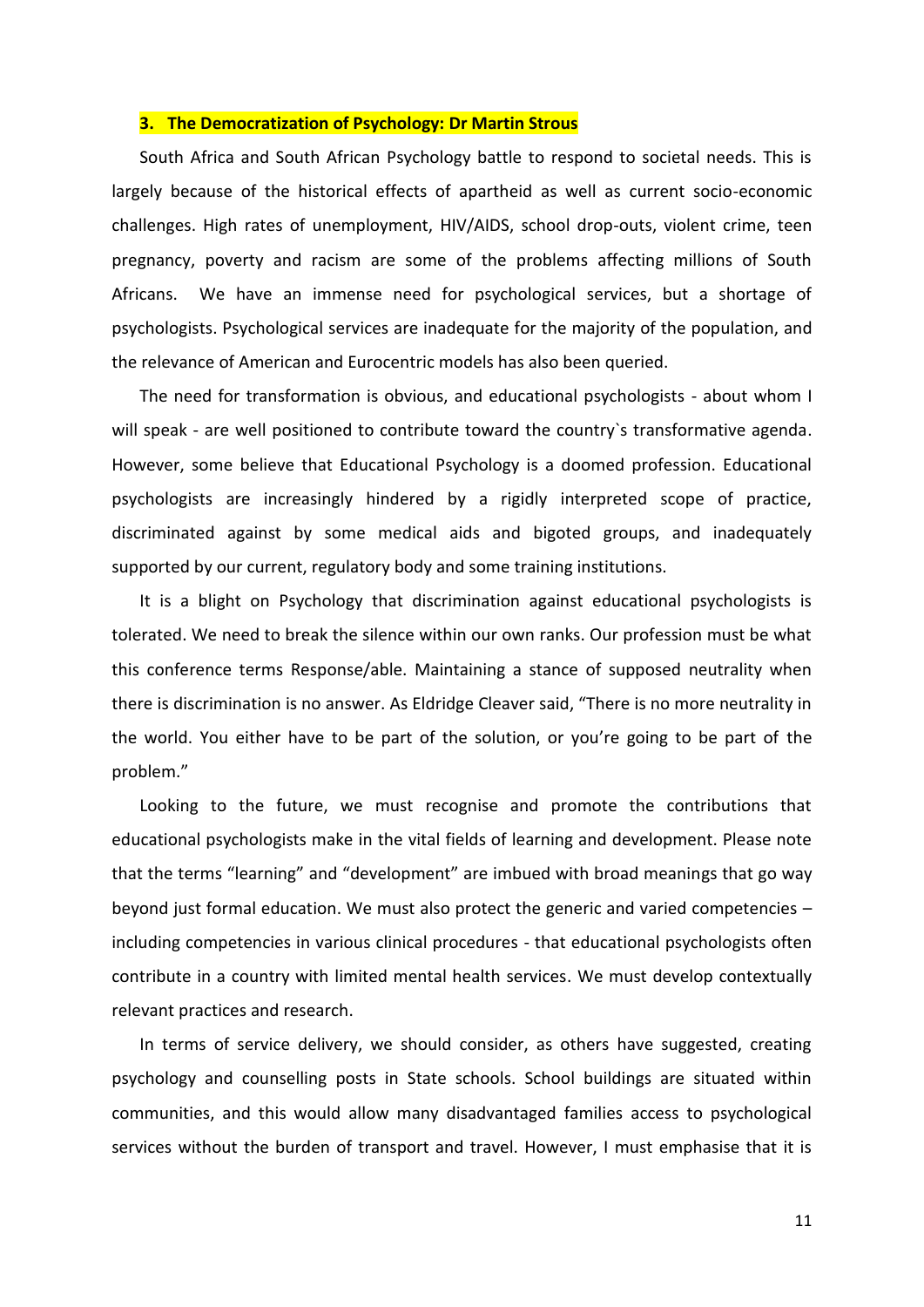not only educational psychologists who can work in schools, and educational psychologists can work in many settings other than just schools.

We should guard against incorrect insinuations or statements that different categories of psychologists have vastly different skills or follow different theoretical paradigms. There is variability and similarity both within and between registration categories.

There is a need for real and meaningful professional and public participation regarding mental health regulations. We must hold policy makers accountable to the profession and the public. Psychology, of all professions, should be committed to consulting with people rather than pulling and pushing them where they do not wish to be. Processes of exclusion, empathic failure and inflexibility undermine personal and group rights, and we stand a better chance of helping to facilitate the development of healthy identities - in ourselves and others - if we adhere to themes of diversity, respect, human rights, self-determination and collaboration. If we do not, we will remain in crisis.

We are situated today a few hundred meters or less away from the Codesa Walkway, the site where political talks took place during South Africa's transition to democracy. Reflecting this transition, apartheid-style elements in South African psychology are starting to give way to attempts to democratize the profession. In this context, Educational Psychology is well positioned to be a valuable national resource, but non-regulatory bodies and individuals unilaterally assume the right to determine what educational psychologists may or may not do. If we are to be a united profession, we will have to move away from tolerating the marginalisation of educational psychologists and from the habitual, unethical casting of aspersions on the legitimate activities of educational psychologists. This is not important only in relation to medical aid issues, but also in terms of meeting the needs of the poorest of the poor, who are not on medical aids.

We must democratize service delivery with reference to psychology's sidestepping of the poor and shortages of accessible mental health services. Where psychological services are in great demand, it is silly if not unethical for the role of psychologists to be unfairly limited. Community psychology principles imply less rigidly regularised services, and making psychology more accessible to underserviced communities. Obviously, the more broadly trained psychologists are, the better this will be for people requiring much needed services. Using narrow definitions of the scope of practice of educational psychologists to restrict activities contradicts principles of community psychology that value flexibility and non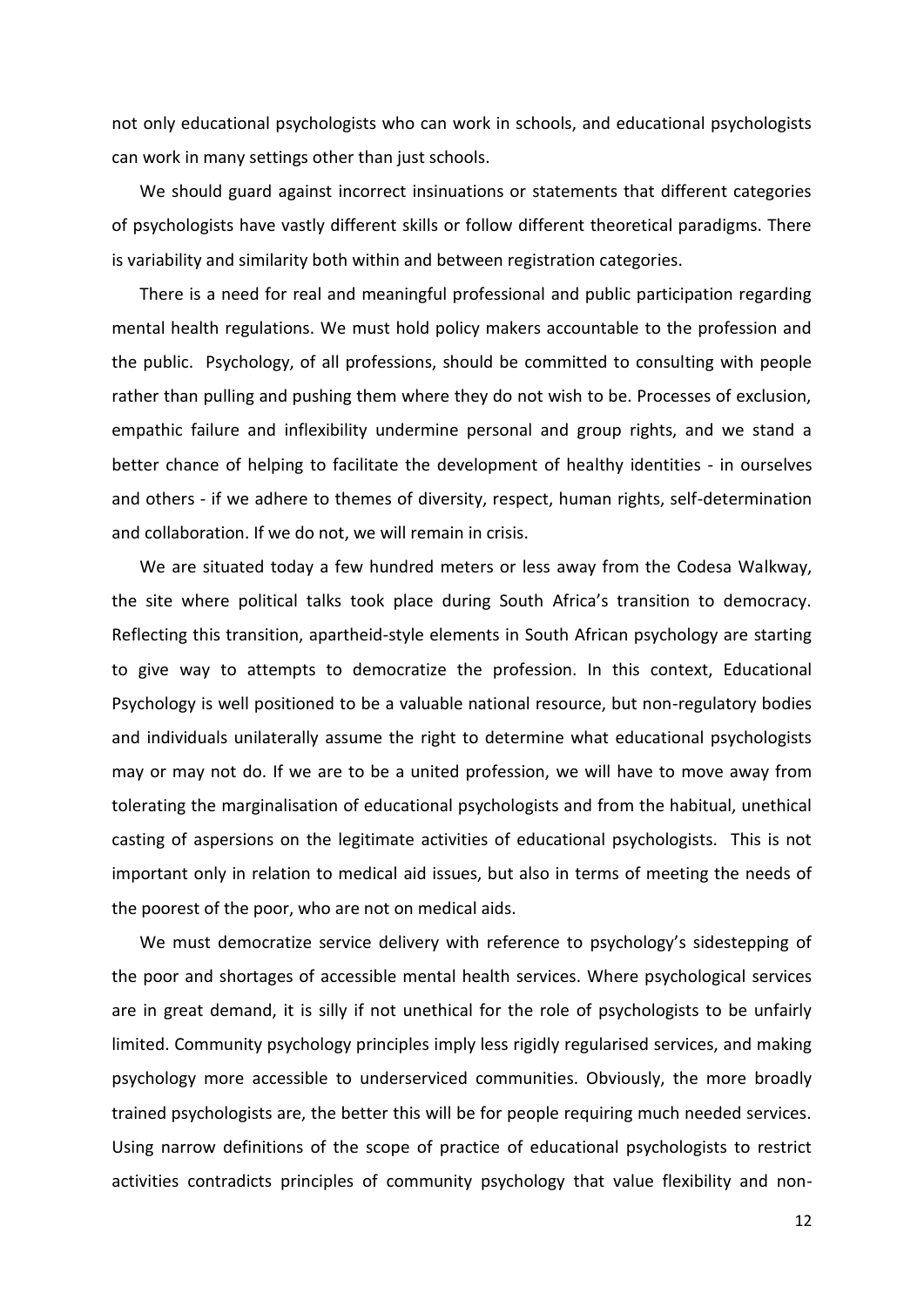authoritarianism in professional practice. Moreover, pigeon-holed scopes of practice would require repeated referrals up and down between different psychologists as a person`s situation changes. Oscillating referrals may result in reified therapeutic experiences, with clients, their families and communities feeling treated as objects. There is a need for flexibility, as opposed to over-regularisation of mental health services.

Some people are starting to talk about redefining the scope of the entire profession. This may or may not be a good thing. If our regulatory colleagues plan on amending the scopes of practice or the profession, or the code of conduct, they must engage all psychologists and the public on the implications. It is hypocritical to pay lip service to the importance of recognising different identities and the intersection of identities in general, while scoffing at the aspirations of educational and other psychologists and the mental health needs of the public.

A lack of consultation or endless consultations that go nowhere, elective mutism around discrimination, and inaction will prolong our profession's internal strife. Our organisations must be proactive and decisive. Some still query the existence of different psychology organisations, but there is no point in bemoaning the development of alternative organisations that are action-orientated. The need for different, but democratically constituted organisations is obvious, as not all organisations think or act the same way.

We can and must formulate and reformulate our values, but ultimately we must act. We cannot sit on the fence and be effective helpers. Adopting a neutral stance holds the risk of excusing people from making principled decisions. We must consult, starting by listening to what others want and need - but we must also speak out loudly when we see wrong. We will need bold voices if our profession is to become the noble profession it can be.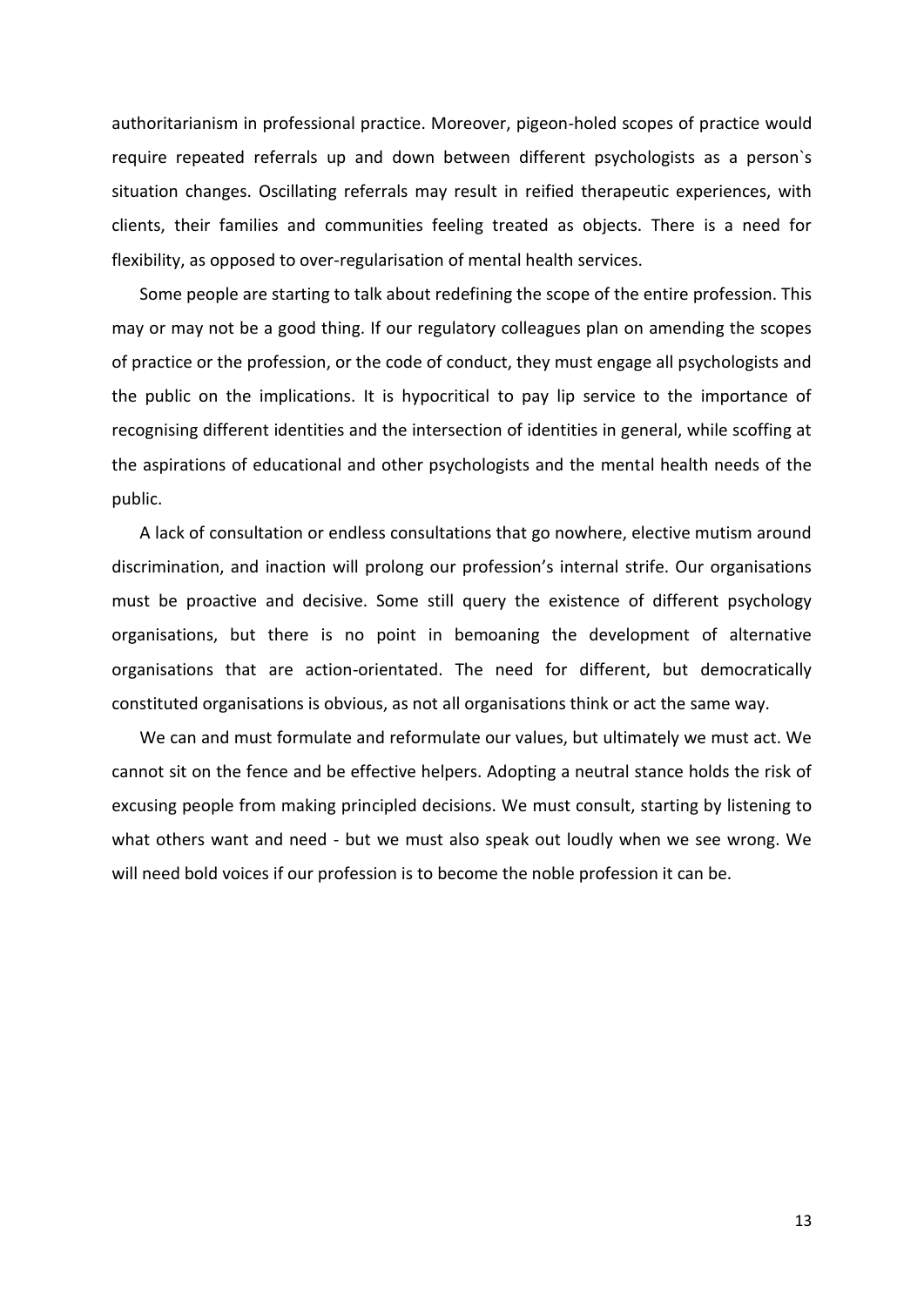

Dr Martin Strous is the Chairperson of the Educational Psychology Association of South Africa (EPASSA) and the Vice-chairperson of the Psychological Society of South Africa (PsySSA) Educational Psychology Division. He holds a post-Masters' diploma in integrative psychotherapy from the Sherwood Psychotherapy Training Institute and a PhD from the University of the Witwatersrand. He is the author of a book, Racial and Multicultural Sensitivity Training and previously served as Associate Editor of the South African Journal of Psychology (SAJP). He also serves on the Executive and Ethics Committees of the South African School Psychologists' Association (SASPA) and on the Discovery Health Psychology Panel.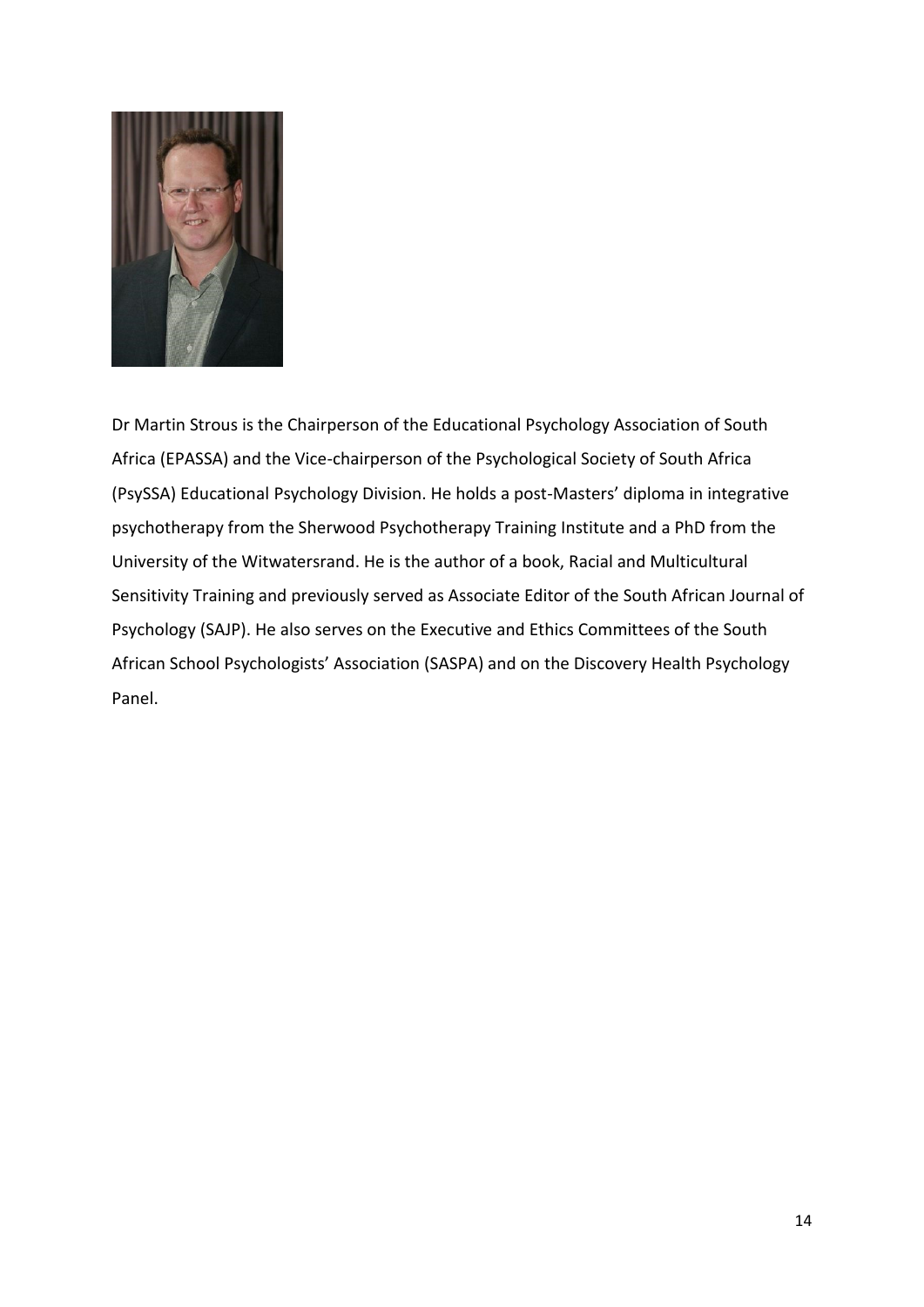#### **4. On the Morality of Response/ability: Ms Mirah Wilks**

"In the beginning was the *Word*

It is the word that is at the heart of responsible communication. When we no longer hear "the other", that is when we are *irresponsible*. When we no longer tolerate each other, that is *moral irresponsibility.* Moral irresponsibility, *dis-ables* us as ethical health care professionals."

*Mirah Wilks, Invited Speaker, Round Table Debate, PsySSA Congress, 21/09/2016*

On Moral Reasoning and Rights, Harvard law professor, Alan Dershowitz once told a group of his law students, that he was hounded by a Holocaust denier to participate in a public debate, which Dershowitz continuously refused. Finally, Dershowitz agreed - on condition there was a series of three public debates:

"First, we'll debate if the Earth is flat; then we will debate if there is a Santa Claus; and then we will debate whether the Holocaust really happened."

## *Joshua Green (2013) Moral Tribes, p306.*

Needless to say, his would-be opponent declined. The outright refutation by Holocaust deniers of the systematic Nazi annihilation of a People, is morally reprehensible and repugnant to civil society. In light of the current South African academic groundswell movement of de-colonization, moral and public self-flagellation and political restitution, Dershowitz' astute response illustrates a meaningful and pragmatic lesson for us all as ethical practitioners: moral debate is not simply about seeking a singular truth. The richer our multiple truths, the greater our professional abilities.

Moral disgust, according to Jonathan Haidt, et al (2008) is the single determining factor that he questions how and for whom does moral disgust influence moral judgement? In his four studies (2008) involving different ways of inducing disgust he found a causal relationship between feelings of physical disgust and moral condemnation. Similarly, practitioners' silence around the refutation of those "Others" who fail to measure up to a heteronormative sexual binary, is perplexing and unprofessional.

Clark and Fessler (2014) propose that the evolutionary account of how the role of disgust has expanded in humans from protection against ingesting pathogens and the threat of contagion to that of filling a niche in normative psychology by "providing a means of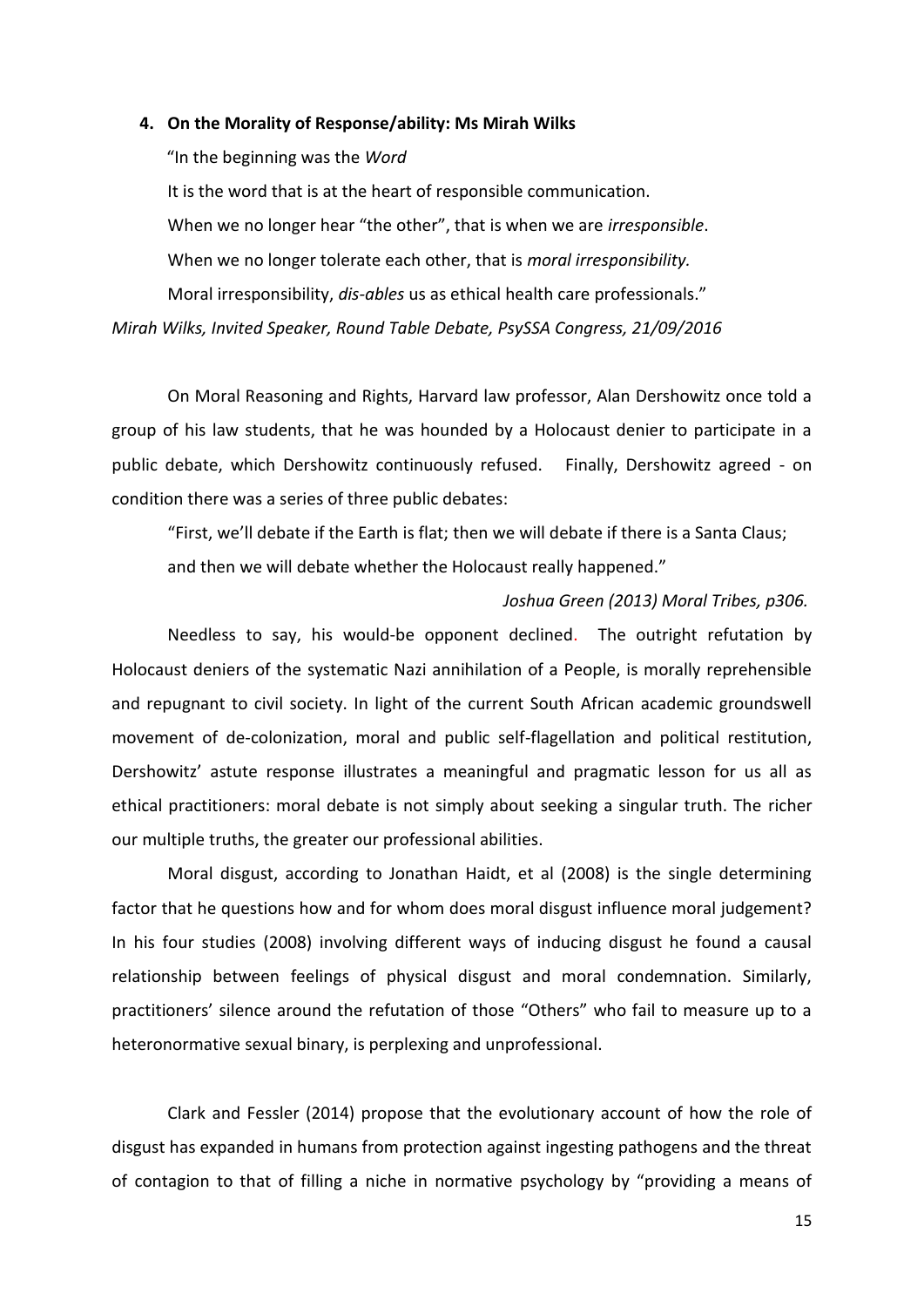actively signalling disapproval to norm violaters". This strongly held belief serves to sustain inflexible norms and values of those in power, to the detriment of all marginalised Others.

There are multiple truths on South African university campuses at this time of the 2016 # Fees must Fall. Social media is rapidly shaped and defined by incendiary hate speech, hate crimes against sexual minorities, blatant racism, and a grotesque paucity of moral reasoning. How did this happen in the rarefied spaces of Socrates, Fanon and Mandoza? Who is the *uber* arbiter of this ultimate and singular truth? And what do we do with that noble information? Fundamental to being a moral minded practitioner professional, there should be a modicum of deep thinking*.* According to REBT founder, Albert Ellis, in using such words as *should, could* and *would,* we enter the world of irrational thinking. We need to find it within us to dispute such improbable thoughts and language in those that are determined to uphold irrationalities as truths.

Decolonisation of language is an essential start. Reconsideration of the oppression and suppression of human rights is a necessary way forward. Thinking in ways that don't support the enslavement of ideas and human rights, such as: sanctioned gender-based violence, corrective rape, economic abuse, genocide and endemic intolerance, is fundamental for moral change. In professionally adhering to the Ethical injunction to do "No Harm", who decides if we inadvertently harm others, by either our *omissions* (oversights, exclusions, lapses) or our *commissions* ( instructions, contracts, directives)? Should there be some latitude for moral ineptitude?

If being "real" is immersing oneself in other's cultural perspective(s) – then yes, that is the preferred manner of responsible communication. These cultural tapestries are infused with layers of tastes, colours, textures, musicality, dance, religious rituals, laws of purity, food laws, sexual laws, laws of gender contact, respect for authority, burial laws, moral disgust and degrees of tolerance for others. The thoughts, attitudes, beliefs and emotions that drive us to communicate in particular ways – can be the de-railers of our ethical professional responsibilities. Our words and actions, based on our inflexible beliefs, can become our *dis-enablers.* 

While we all fuel up self-righteously on our Constitutional Human Rights, when do we show our humanity? To whom to we show our social responsibility? When do we take